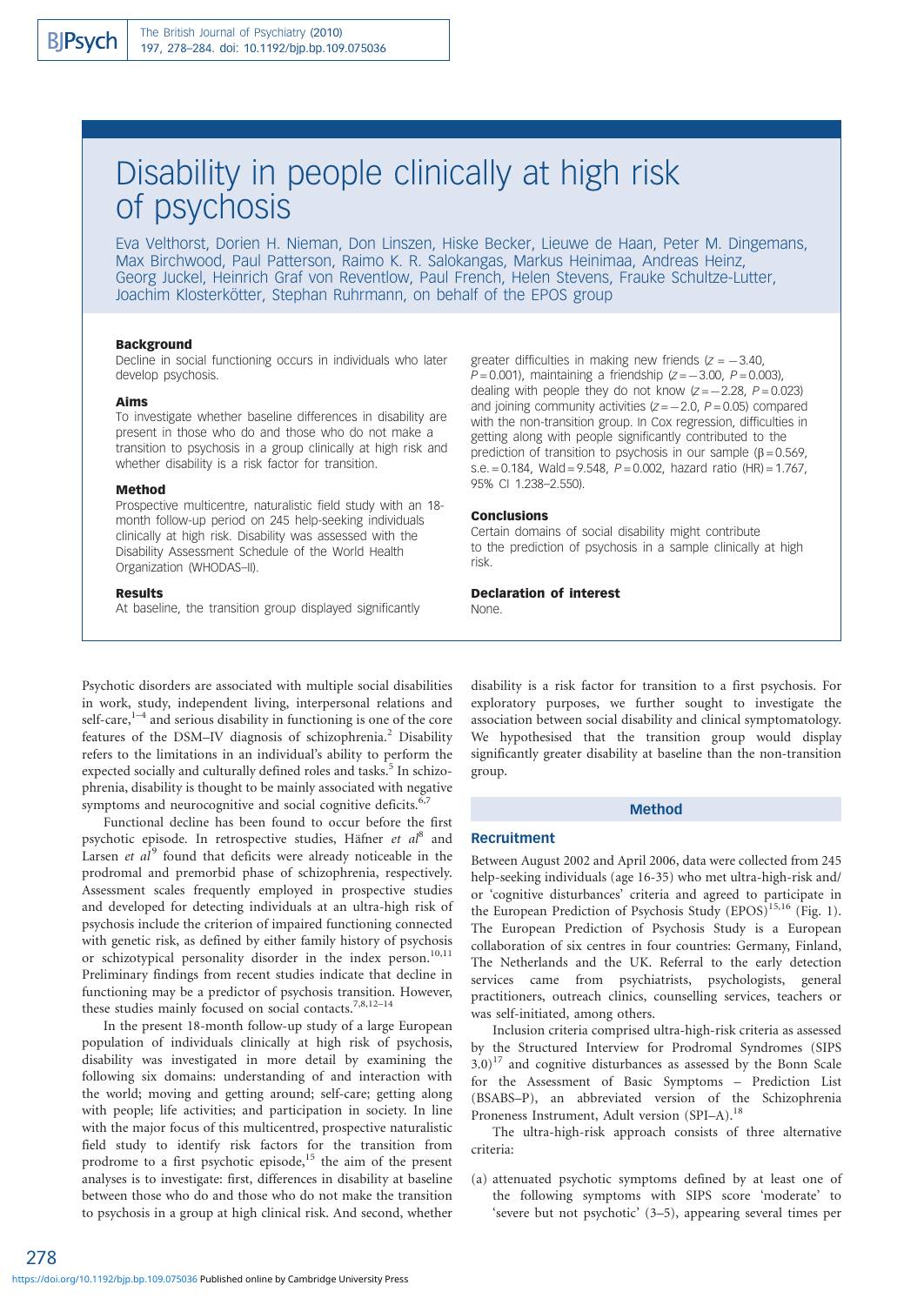

Fig. 1 Flow diagram of participants referred to the European Prediction of Psychosis Study.

week for at least 1 week within the past 3 months: unusual thought content/delusional ideas, suspiciousness/persecutory ideas, grandiosity, perceptual abnormalities/hallucinations, disorganised communication and odd behaviour/appearance;

- (b) brief limited intermittent psychotic symptoms (BLIPS) defined by hallucinations, delusions or formal thought disorders occurring within the past 3 months and resolving spontaneously within 1 week scoring 'severe and psychotic' (6) on the SIPS and achieving at least a 'moderate' score on the respective item of the Positive and Negative Syndrome Scale for Schizophrenia;<sup>19</sup> and
- (c) genetic risk and functional deterioration defined by a 30% or greater reduction on the Global Assessment of Functioning Scale, modified version  $(GAF-M)$ ,<sup>17,20,21</sup> compared with the highest level of previous functioning for at least 1 month within the previous year in combination with a first- or second-degree relative with a history of any DSM–IV psychotic disorder<sup>22</sup> or a DSM–IV schizotypal personality disorder of the index person.

The 'cognitive disturbances' criterion requires the presence of at least two of nine cognitive basic symptoms of at least 'moderate' severity  $(\geq 3)$  during the last 3 months and, independent of severity, first occurrence at least 1 year before intake. The nine basic symptoms were: inability to divide attention, thought interference, pressure, and blockage, disturbances of receptive and of expressive speech, disturbance of abstract thinking, unstable ideas of reference, captivation of attention by details of the visual field.

Exclusion criteria were: a low verbal IQ (IQ < 85); past or present psychotic episode lasting longer than 1 week (i.e. fulfilling DSM $-IV^{22}$  criteria of a brief psychotic episode for at least 7 days, assessed by the Structured Clinical Interview for  $DSM-IV^{23}$ ; and symptoms relevant for inclusion arising from a known general medical disorder or drugs or alcohol dependency. On account of the naturalistic design of the present study, (prior) use of antipsychotics was not considered an exclusion criterion.

The investigation was carried out in accordance with the latest version of the Declaration of Helsinki. The study design was approved by the medical ethics committees of all participating centres. Informed written consent from participants was obtained after the procedure had been fully explained.

## **Instruments**

#### 'Clinically at high risk' symptomatology

The SIPS 3.0,<sup>17</sup> including GAF–M, was employed to determine the presence, severity and type of ultra-high-risk criteria. The Scale of Prodromal Symptoms (SOPS), the rating scale of the SIPS, has four subscales that include five positive symptom items, six negative symptom items, four disorganisation symptoms items and four general symptom items. All symptoms are rated on a seven-point rating scale anchored from 0 (never, absent) to 6 (severe/extreme – and psychotic for the positive items). Symptomatic criteria for prodromal state are exclusively based on positive symptom items and the disorganisation symptom odd behaviour/appearance.

The EPOS investigators received extensive training from Dr Tandy Miller, one of the SIPS authors, including a reliability check after approximately 6 months. The pair-wise interrater concordance of the SIPS was 77% and determined acceptable by the training team.

The Bonn Scale for the Assessment of Basic Symptoms – Prediction list  $(BSABS-P)^{18}$  was compiled to assess cognitive disturbances. To the item collection of the BSABS–P, three theoretical subscales were defined totalling 33 cognitive, perceptual and motor disturbances assessed on a seven-point severity scale (0–6) with maximum frequency of occurrence during the preceding 3 months as the guiding criterion. The investigators received repeated training by the scale's first author (F. Schultze-Lutter). Concordance rate with expert rating (F.S.L.) was 87.9%.

## Disability

Disability was assessed with the World Health Organization's Disability Assessment Schedule (WHODAS–II).<sup>3,24</sup> The WHO-DAS–II assesses disability in individuals irrespective of diagnosis. The nature of disability is rated directly from individuals' responses.24 The questionnaire has been conceptually linked to the International Classification of Functioning, Disability and Health, a model of functioning and disability that systematically organises the consequences of disease into three dimensions: body functions and structure, activities, and participation.<sup>5</sup> The 36-item interviewer-administered WHODAS–II assesses functioning and disability during the past 30 days and covers the following activity domains:

- (a) domain 1: understanding and interacting with the world (six items);
- (b) domain 2: moving and getting around (five items);
- (c) domain 3: self-care (four items);
- (d) domain 4: getting along with people (five items);
- (e) domain 5: life activities (eight items):
	- (i) household activities (four items)
	- (ii) work activities (four items);
- (f) domain 6: participation in society (eight items).

The domain life activities is divided in household activities (four items) and work activities (four items) and because of the small percentage of participants to whom this latter subdomain applied we looked at the subdomain household activities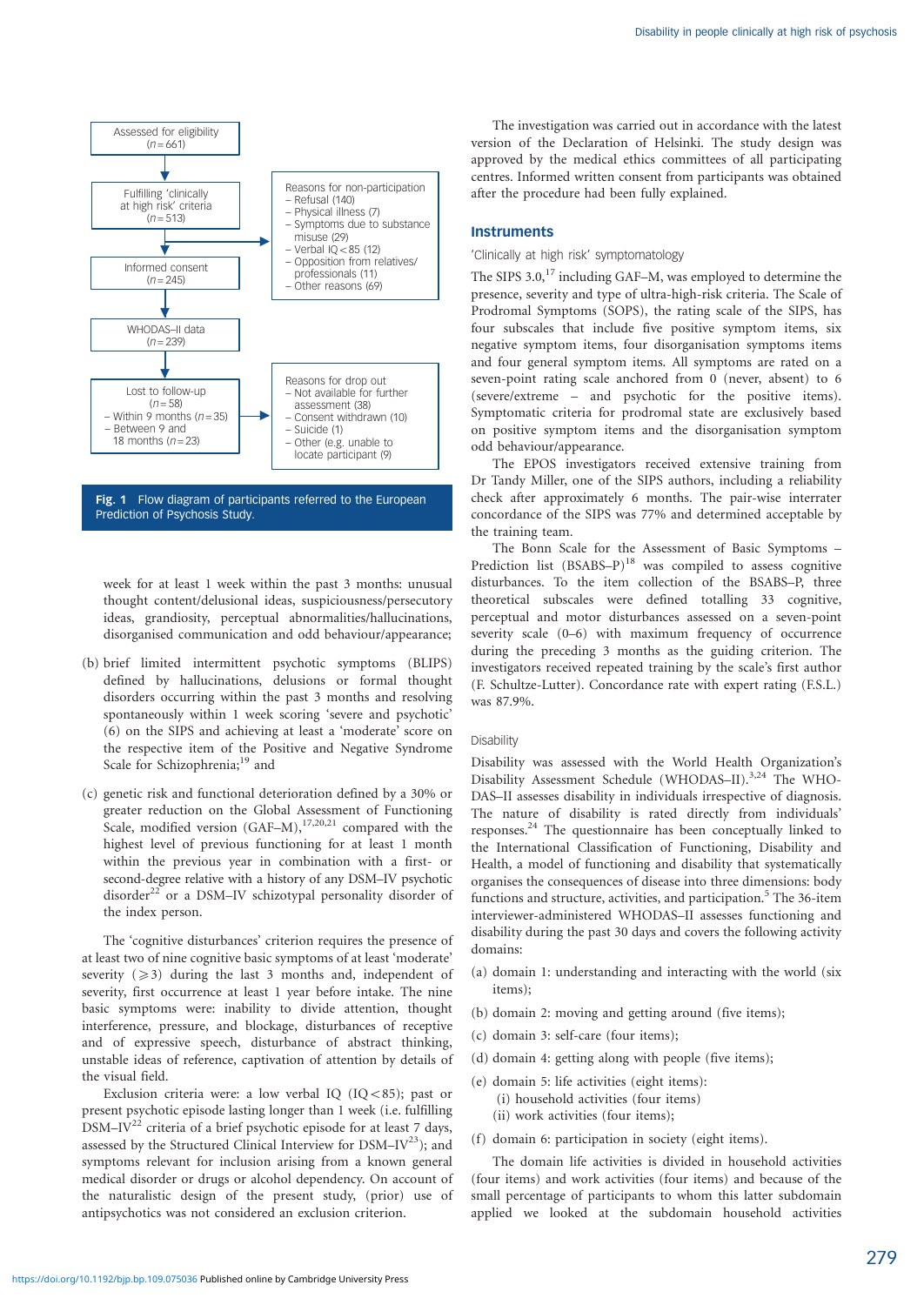separately. In both subdomains, the amount of time spent on the activities was additionally recorded. The scale's general items were rated on a five-point severity scale, i.e. from 1 (no dysfunction) to 5 (serious to maximum dysfunction).

In addition to the scores on each single item and in congruence with Chopra et  $al$ ,<sup>3</sup> we determined an average score for each domain, thereby allowing a comparison between groups in the WHODAS–II profiles. Hence, the average score for each participant could range from 1 (indicating no reported difficulty) to 5 (indicating severe difficulty) in each domain.<sup>3</sup>

Until now, no study has been conducted on the specific psychometric properties of the WHODAS–II when used with people at clinically high risk for psychosis. However, the validity of the instrument has been tested in numerous other patient populations, suggesting acceptable internal consistency, test–retest reliability and convergent validity.5,24–26 In a validation study of 904 participants across ten different conditions (for example depression), the WHODAS–II has been shown to have good reliability (Cronbach's  $\alpha$  ranged from 0.70 to 0.97 for the different subscales).<sup>25</sup> Further, Chopra et  $al^{24}$  and McKibbin et  $al^{27}$  have found the WHODAS–II to have fair test–retest reliability in people with long-term psychotic disorders despite deficiencies in reality testing.

In spite of this demonstrated satisfying reliability, the two items 'getting dressed' and 'problems because of barriers or hindrances in the world around you' were thought to induce equivocal interpretation within our young sample. 'Hindrances in the world around you', for example, may have been misinterpreted as hindrances caused by other people. Only those who interpreted hindrances as physical (for example, hindrances caused by a wheelchair) understood the question correctly. Because of the questionable reliability of these two items in our group, they were not entered in the analyses and not considered further.

## Follow-up

Follow-up assessments with the SIPS and BSABS–P took place at 9 and 18 months. Transition to psychosis was operationalised as a continuation of BLIPS, i.e. any single item on the positive subscale of SIPS (SIPS–Positive) with a score of 6 for more than 7 days.13,28,29 Following identification of full-blown psychotic symptoms in the SIPS interview, the diagnostic category on transition was determined by applying DSM-IV criteria<sup>22</sup> of psychotic disorders and affective disorders with psychotic features. Thereby, the different time threshold of Criterion B of 'brief psychotic disorder' was adapted to the BLIPS definition. Past and present psychosis as parts of the exclusion criteria as well as psychotic diagnosis on transition were assessed with the SCID–I.<sup>2</sup>

#### Statistical analysis

Statistical analyses were performed using SPSS (version 16.0.2) for Windows. Comparisons between the transition group and non-transition group were made with Pearson's chi-squared tests and an independent sample t-test for the GAF score.

To examine differences in the categorical domains as well as in the separate categorical items of the WHODAS–II, Mann– Whitney U-tests were used. Kaplan–Meier survival analysis was used to calculate survival time, i.e. time to transition.

The effect of different covariates on time to transition was estimated with the Cox proportional hazard model. In this model, transition to psychosis was entered as the status variable, time to onset of psychosis or to follow-up as the time variable and the weighted sum scores of the WHODAS–II domains (with the exception of work activities) as covariates. Weighted sum scores of each domain were computed by dividing the sum score of all items (except for the items 'getting dressed' and 'problems because of barriers or hindrances in the world around you') with the number of items. Subsequently, these scores were entered into the analysis as ordinal data using the backward Wald method. Treatment was entered as an additional covariate in the model using the blockwise method. The recruiting centre was entered as a stratum variable in the regression model.  $P < 0.05$  was considered statistically significant. A survival curve was obtained using Kaplan–Meier survival analysis.

Bivariate correlations between social disability and SIPS symptoms were evaluated using Spearman's rank correlation. We adjusted the type I error, i.e. alpha, for multiple testing by dividing the overall alpha level of 0.05 by the number of items. After this correction,  $P \le 0.0013$  was considered statistically significant.

#### Results

## Participant characteristics

At 18-month follow-up, 37 participants had made a transition to psychosis. The transition group did not differ significantly from the non-transition group in terms of age, gender and drug use. In congruence with results of previous studies,  $13,15$ we found a difference in the level of global functioning (GAF score) at baseline ( $P<0.005$ ), with a significantly lower GAF score in the transition group  $(42.4, s.d. = 1.6)$  compared with the non-transition group  $(52.7, s.d. = 0.8)$ .

Only four participants met all three ultra-high-risk criteria, three of whom also met cognitive disturbances criteria. In total 143 participants displayed both ultra-high-risk and cognitive disturbances symptoms, 72 met the ultra-high-risk criteria, and 24 reported only cognitive disturbances symptoms. These three cohorts did not significantly differ in transition rates. The mean time to transition from baseline examination was 496.8 days  $(s.e. = 8.5, 95\% \text{ CI } 480.2 - 513.6).$ 

A total of 239 participants completed the WHODAS–II at baseline (131 males, mean age 22.5, s.d. = 5.3). Of these, 35 were lost to follow-up at 9 months and altogether 58 at 18 months. Participants did not differ significantly from those lost to follow-up in terms of age, gender, severity of negative symptoms, severity of disability, global functioning and familial risk. However, differences were found on two positive symptom items of the SIPS; those lost to follow-up had a lower score on suspiciousness  $(t = -2.07, P = 0.040)$  and a higher score on hallucinations at baseline  $(t = 2.15, P = 0.030)$ . As regards medication, antidepressants were prescribed to 45 (18.8%) of the 239 participants, antipsychotics to 29 (12.1%) and both antidepressants and antipsychotics to 22 (9.2%); for 30 (12.6%) participants no reliable information on their medication was available.

#### **Disability**

Online Table DS1 displays the overall scores of the domains as assessed by the WHODAS–II. Within the entire group, the highest disability scores were found in domain 6: participation in society (mean 2.38, s.d. = 0.96, median 2.29). Mann–Whitney U-tests indicate that the baseline ratings of the transition group were significantly higher than those of the non-transition group only in domain 4, getting along with people  $(z = -3.03,$  $P = 0.002$ ). This difference was mainly caused by the items making new friends  $(z = -3.40, P = 0.001)$ , maintaining a friendship  $(z = -3.00, P = 0.003)$  and dealing with people you do not know  $(z = -2.28, P = 0.023).$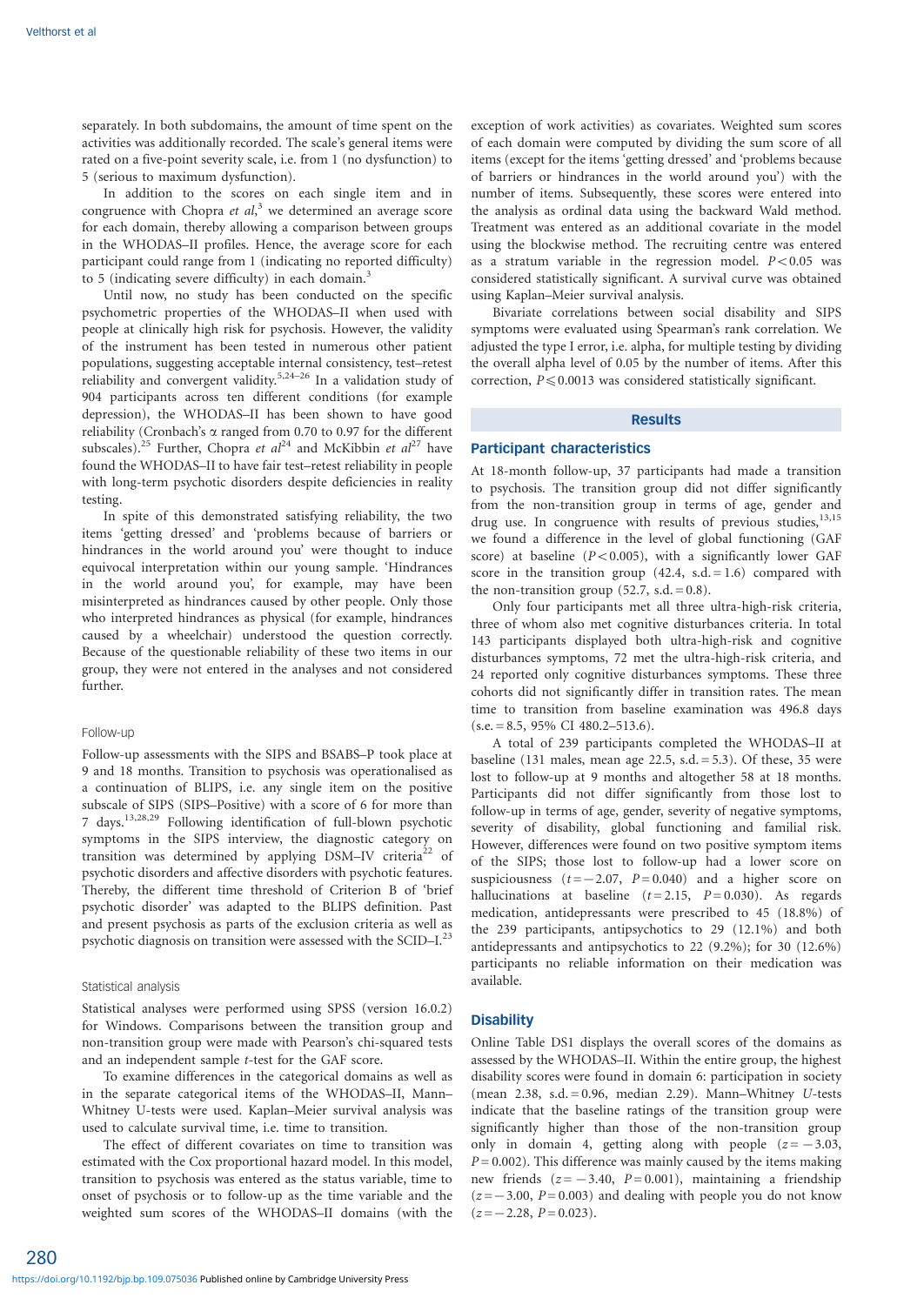Although no significant difference was found for average scores in domain 6, participation in society, a difference was found within its component item, joining community activities  $(z = -2.0, P = 0.05)$ , with the transition group reporting more difficulties in this area.

Questions related to work activities could not be answered by 33% of the participants (37% of the transition group and 31% of the non-transition group), mostly because of participants not having been employed or otherwise working (i.e. self-employed, studying, in school or training or doing housework etc.) in the past 30 days before the interview. For the remaining participants, the difference between the two groups in number of hours spent on work or study is approaching significance  $(t = -1.93,$  $P = 0.056$ , with the transition group working less total hours than the non-transition group. The amount of missing data because of the absence of work/study in the subdomain work activities rendered further interpretation of this section impracticable.

## Cox regression analysis

The backward stepwise Cox proportional hazard model was used to identify the predictive value of the weighted sum scores of the six domains, except for the subdomain work activities. In this analysis, domain 4, getting along with people, was retained in the model as a predictor of a first psychotic episode ( $\beta$  = 0.672, s.e. = 0.187, Wald = 12.964,  $P < 0.001$ , hazard ratio (HR) = 1.958, 95% CI 1.358–2.822). Thus the relative risk of developing a psychosis nearly doubled with increasing difficulties in contact with other people. None of the other covariates further contributed independently to the prediction of a first psychotic episode.

Adding treatment to the model, the use of antipsychotics  $(\beta = -1.682, \text{ s.e.} = 0.534, P= 0.002)$  and antidepressants  $(\beta = -2.125, s.e. = 0.743, P= 0.004)$  were kept in the equation. Domain 4, getting along with people, continued to contribute significantly to the equation, and the change in hazard ratio was only minor  $(\beta = 0.569, s.e. = 0.184, Wald = 9.548, P = 0.002,$ HR = 1.767, 95% CI 1.238–2.550).

The survival curves of the two disability groups for the domain getting along with people are presented in Fig. 2; the rate of transition differed significantly between the group with moderate to severe disability  $(n=72)$  and the group with no to mild disability (*n* = 167) in this domain ( $\chi^2$  = 11.91, *P* = 0.001).

## Spearman's rank correlation

Table 1 displays the correlations between symptoms as assessed with the SIPS and social disability before  $(P<0.05)$  and after Bonferroni adjustment ( $P_{\text{adjusted}} < 0.0013$ ). We found disability in the fourth domain, getting along with people, and the sixth domain, participation in society, to be related to both negative and general symptoms of the SIPS. Although not surviving Bonferroni adjustment, there was an additional association between social disability and the SIPS positive item suspiciousness. The highest correlations, however, were found between getting along with people and the negative symptom social anhedonia and withdrawal as well as between participation in society and the general symptom dysphoric mood.

## **Discussion**

In the present study on the role of disability in the transition to psychosis, we employed a validated and reliable questionnaire to measure a wide range of disability in a large sample of young people clinically at high risk for a psychosis. To our knowledge, our study is not only the first prospective study to use the



Fig. 2 Survival analysis for 18-month follow-up ( $n = 239$ )

WHODAS–II in a large clinical high-risk sample but also the first prospective study that in detail examined disability as a risk factor of a transition to psychosis. As expected, we found that within this help-seeking population, the transition group was experiencing significantly greater social disability at baseline compared with the non-transition group.

Difficulties in the domain getting along with people appeared to contribute most to the prediction of the onset of a first psychotic episode within a study of people clinically at high risk. Within this category, developing or maintaining friendships appeared to be particularly problematic for those later developing psychosis, since those who made a transition reported significantly greater difficulties at baseline in both developing and maintaining friendships compared with those who did not make the transition. Although we only compared disability in cross-section, such difficulties may well be progressive. In a representative group of young people with early-onset psychosis, Boeing  $et al^{30}$  found that up to 82% of the sample experienced a moderate to severe 'lack' of friendships during their first psychotic episode. This is a noteworthy finding, since strong social networks are related to both better health status and better quality of life. $31$ 

Furthermore, our correlation analyses suggest that social disability in individuals clinically at high risk may be mainly related to negative and general symptoms although a modest association was found between social disability and the positive SIPS item suspiciousness. Difficulties in getting along with people showed high correlations with negative symptoms, and disturbances in participating in society were mainly associated with general symptoms such as dysphoric mood. Since recent studies have found strong associations between negative symptoms and transition to psychosis in a sample clinically at high risk,13,14 it is not surprising that difficulties in getting along with people was the best predictor of a first psychotic episode in our sample.

Our findings on social disability in our sample are also in line with previous studies of individuals clinically at high risk, in which transition was associated with more severe social anhedonia and withdrawal.<sup>13,14,32,33</sup> In a retrospective study, participants diagnosed with schizophrenia frequently increasingly lagged behind their healthy peers in social development from an early, pre-psychotic state on.<sup>8,34</sup> Using the Premorbid Adjustment Scale, Shapiro et  $al^{35}$  found social abnormalities in childhood even before the age of 11.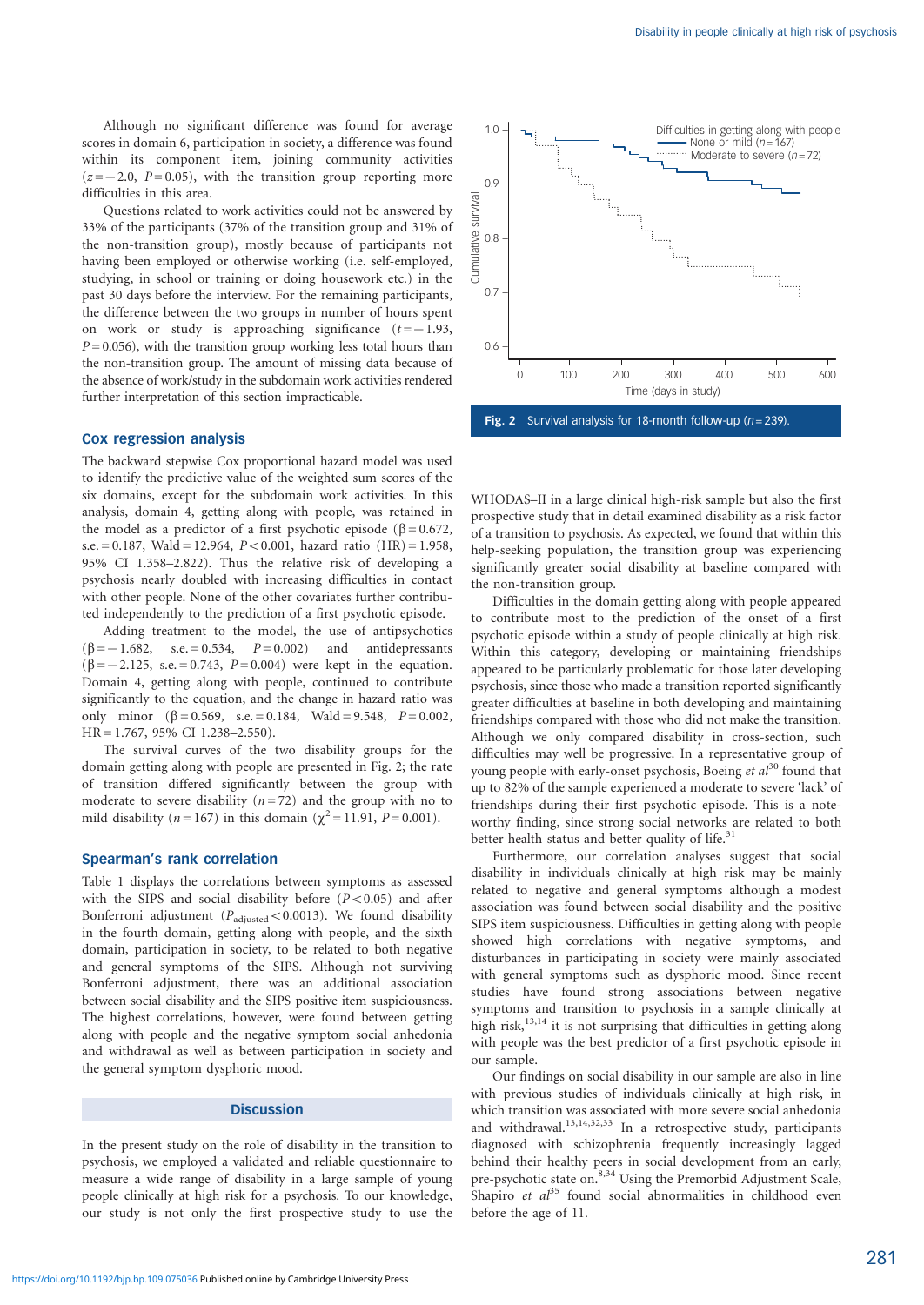| <b>Table 1</b> Spearman's rank order correlations between social disability and clinical syndromes $(n=239)$ |                                        |              |                                       |              |
|--------------------------------------------------------------------------------------------------------------|----------------------------------------|--------------|---------------------------------------|--------------|
|                                                                                                              | Getting along with people <sup>b</sup> |              | Participation in society <sup>b</sup> |              |
| Measures <sup>a</sup>                                                                                        | Rho                                    | $\mathsf{P}$ | Rho                                   | $\mathsf{P}$ |
| P1. Unusual thought content/delusional ideas                                                                 | 0.11                                   | 0.11         | 0.24                                  | 0.71         |
| P2. Suspiciousness/persecutory ideas                                                                         | 0.20                                   | $0.002*$     | 0.17                                  | $0.008*$     |
| P3. Grandiose ideas                                                                                          | $-0.01$                                | 0.90         | $-0.05$                               | 0.44         |
| P4. Perceptual abnormalities/hallucinations                                                                  | $-0.003$                               | 0.97         | 0.05                                  | 0.41         |
| P5. Disorganized communication                                                                               | 0.09                                   | 0.15         | 0.14                                  | 0.04         |
| N1. Social anhedonia and withdrawal                                                                          | 0.36                                   | $< 0.001**$  | 0.29                                  | $< 0.001**$  |
| N <sub>2</sub> . Avolition                                                                                   | 0.24                                   | $< 0.001**$  | 0.33                                  | $< 0.001**$  |
| N3. Decreased expression of emotion                                                                          | 0.30                                   | $< 0.001**$  | 0.23                                  | $< 0.001**$  |
| N4. Decreased experience of emotions and self                                                                | 0.23                                   | $< 0.001**$  | 0.17                                  | $0.01*$      |
| N5. Decreased ideational richness                                                                            | 0.09                                   | 0.16         | 0.08                                  | 0.20         |
| N6. Deterioration in role functioning                                                                        | 0.24                                   | $< 0.001**$  | 0.29                                  | $< 0.001**$  |
| D1. Odd behaviour or appearance                                                                              | 0.22                                   | $0.001**$    | 0.17                                  | $0.008*$     |
| D2. Bizarre thinking                                                                                         | 0.17                                   | $0.01*$      | 0.09                                  | 0.16         |
| D3. Trouble with focus and attention                                                                         | 0.17                                   | $0.009*$     | 0.22                                  | $0.001**$    |
| D4. Personal hygiene/social attentiveness                                                                    | 0.16                                   | 0.02         | 0.12                                  | 0.06         |
| G1. Sleep disturbance                                                                                        | 0.16                                   | $0.01*$      | 0.21                                  | $0.001**$    |
| G2. Dysphoric mood                                                                                           | 0.27                                   | $< 0.001**$  | 0.36                                  | $< 0.001**$  |
| G3. Motor disturbances                                                                                       | 0.18                                   | $0.006*$     | 0.27                                  | $< 0.001**$  |
| G4. Impaired tolerance to normal stress                                                                      | 0.27                                   | $< 0.001**$  | 0.34                                  | $< 0.001**$  |

a. P1 to G4 are the items from the Structured Interview for Prodromal Syndromes.<br>b. 'Getting along with people' and 'participation in society' are two domains of the Disability Assessment Schedule of the World Health Organ contact.

condod.<br>Results in bold are significant: \* significant at the 0.01 level; \*\* significant after Bonferroni correction (P<0.00013).

These studies suggest that social deficits may precede positive ultra-high-risk symptoms. Such deficits may be caused by the early onset of attenuated negative symptoms as suggested by the clinical high-risk model of Cornblatt et al.<sup>36</sup> Negative and general affective symptoms may cause the adolescent to withdraw from increasingly demanding and complex social contacts when adult roles have to be taken up.<sup>8</sup> In addition, the reported negative attitude of others when the individual is in the clinically at high risk phase $37$  may also contribute to this social withdrawal. Irrespective of the possible nature of any interaction between negative and positive symptoms and social disability, poor premorbid social functioning has been related to elevated risk and poor outcomes in psychotic disorders,<sup>6</sup> thus making it a significant target for an early intervention in the at-risk state. Improving social functioning, for example through cognitive– behavioural therapy in the clinically at high risk period, may protect the adolescent or young adult from social isolation, and maintaining reality testing with peers may reduce the risk of later delusional ideation.

In addition, to improve psychosis prediction, an assessment of disability in people clinically at high risk may be relevant in identifying important needs, for both the individual and their families.<sup>38</sup> Help in meeting these needs through appropriate early intervention is likely to also improve the quality of life of individuals clinically at high risk and, thereby, to diminish the likelihood of transition to psychosis.

## Limitations

282

In spite of the outlined strengths of our study, some critical issues regarding the use of the WHODAS–II in a clinically at high risk sample need to be addressed. First, the WHODAS–II questionnaire does not take into account some of the unique social issues that occur in adolescence. In their study of individuals at ultra-high risk, Cornblatt et  $al^7$  employed two new, broad measures (social and role scale) based on the Social and Occupational Functioning Assessment Scale (SOFAS) and GAF respectively to identify disability, incorporating specific issues such as peer acceptance and dating. An additional consideration of these scales in future research may help to decide whether these are superior to the WHODAS–II in younger samples and/or whether they further contribute to improvements in psychosis prediction.

Second, a methodological issue must be considered. As fitted models always perform in an 'optimistic manner'<sup>39</sup> in the model-development data, cross-validation in an independent sample is needed to control for tailor-made modelling. Although sample splitting in theory is an option for model validation in large samples, the limited number of transitions did not allow it for statistical reasons. Existing or future samples of comparable size and risk definition are required to validate our findings.

Another potential limitation concerns the 9-month gap in between assessments that may have introduced some inaccuracies in recall, particularly of transition. Indeed, some participants may have had some difficulties in distinguishing their attenuated symptoms from full-blown psychotic symptoms after several months, whereas others may have failed to recall a past psychotic episode at the time of the interview. This latter possibility, however, seems unlikely as researcher staff were trained to probe for transition at follow-up assessments. Additionally, if the participant had not remained in the care of the specialised centre but was back-referred, the referring practitioner as well as the participant and his/her family had been asked to re-establish contact as soon as they suspected psychosis or if the mental state of the individual deteriorated notably.

Finally, once participants made a transition to a psychosis, they were not included in follow-up assessments of the WHODAS–II. Thus it will not be possible to further examine the course and severity of disability after the onset of psychoses. Addressing this issue in future research is recommended.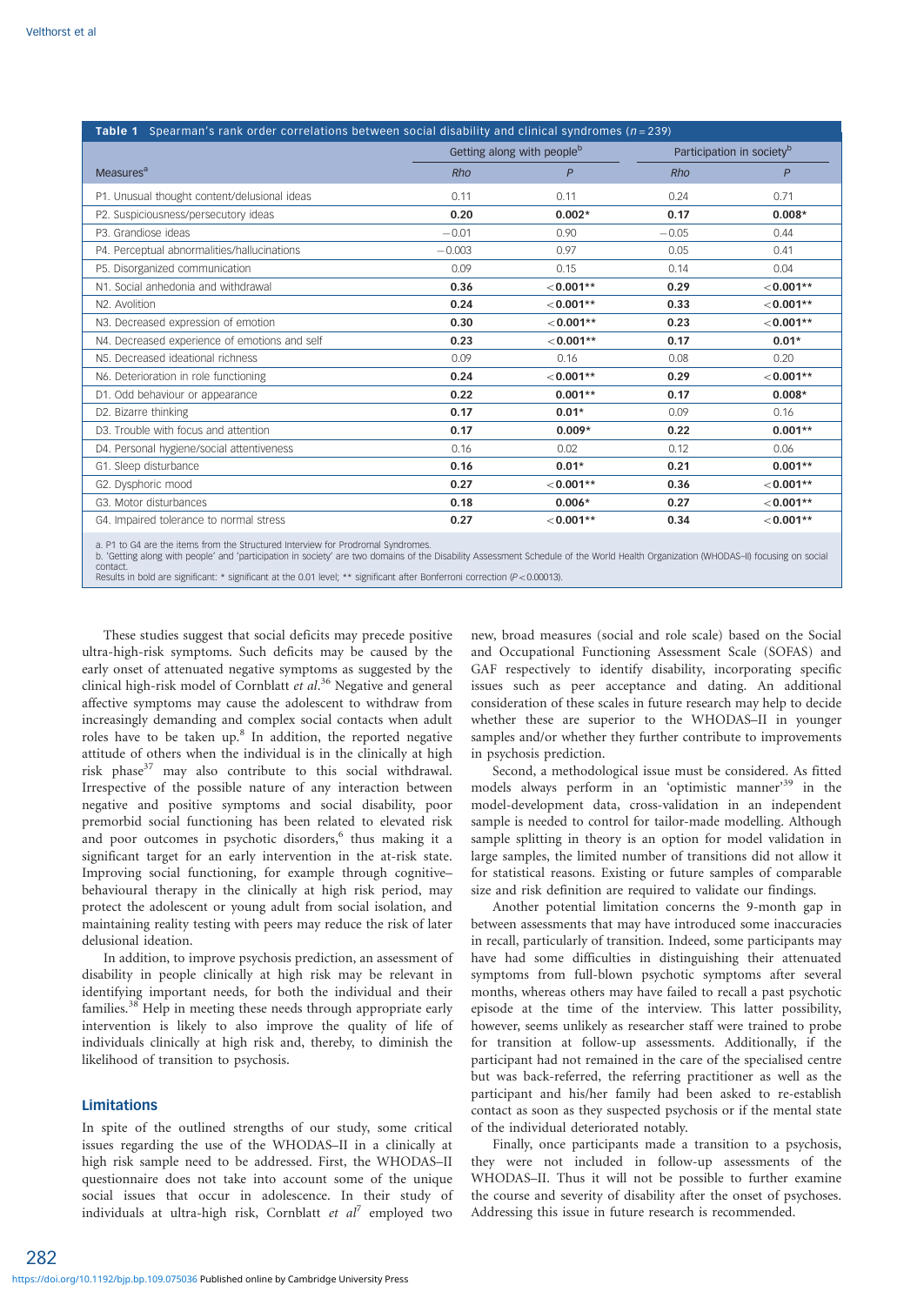In conclusion, our study gives further evidence that a decline in social functioning may be a risk factor for a first psychosis within samples clinically at high risk.<sup>13,15</sup> In combination with other predictors (neurobiological or psychopathological parameters), social disability measures may make a valuable contribution to a more accurate prediction of first psychotic episodes.

Eva Velthorst, MSc, Dorien H. Nieman, MSc, PhD, Don Linszen, MD, PhD, Hiske Becker, MD, Lieuwe de Haan, MD, PhD, Department of Psychiatry, Academic Medical Center, University of Amsterdam, Amsterdam, The Netherlands; **Peter M. Dingemans,** PhD, Mediant, Enschedé, The Netherlands; **Max Birchwood,**<br>DSc, **Paul Patterson,** PhD, School of Psychology, University of Birmingham,<br>Birmingham, UK; **Raimo K. R. Salokangas,** MD, PhD, MSc, **Markus He** PhD, Department of Psychiatry, University of Turku, Turku, Finland; **Andreas Heinz,**<br>MD, PhD, Department of Psychiatry and Psychotherapy, Charité University Medical<br>Center, Berlin, Germany; **Georg Juckel,** MD, PhD, Departm Psychotherapy and Psychosomatic Medicine, Ruhr-University Bochum, Bochum,<br>Germany; **Heinrich Graf von Reventlow,** Dipl-Psych, MA, Department of Psychiatry, Psychotherapy and Psychosomatic Medicine, Ruhr-University Bochum, Bochum, and Department of Psychiatry and Psychotherapy, University of Cologne, Germany; Paul French, PhD, Department of Psychiatry, Greater Manchester West Mental Health Trust and School of Psychological Sciences, University of Manchester, Manchester,<br>UK; **Helen Stevens,** PhD, Department of Psychiatry, Greater Manchester West Mental Health Trust, Manchester, UK; Frauke Schultze-Lutter, PhD, University Hospital of Child and Adolescent Psychiatry, University of Berne, Berne, Switzerland; Joachim Klosterkötter MD, PhD, Stephan Ruhrmann, MD, PhD, Department of Psychiatry and Psychotherapy, University of Cologne, Cologne, Germany

**Correspondence**: D. Linszen, MD, PhD, Academic Medical Center, Department<br>of Psychiatry, Meibergdreef 5, 1105 AZ Amsterdam, The Netherlands. Email: d.h.linszen@amc.uva.nl

First received 28 Nov 2009, final revision 1 Apr 2010, accepted 10 Jun 2010

#### Funding

This study was funded within the 5th Framework Programme 'Quality of Life and Management of Living Resources' of the European Commission, Action line 10.1 'Public Health' (grant QLG4-CT-2001-01081). Additional local funding was provided by the Health Research Council of The Netherlands (ZorgOnderzoek Nederland/NWO-Medische Wetenschappen, project # 2630.0001), the Social Insurance Institution of Finland (Dnro 12-26-2006) and by the Medical Faculty of Cologne (Köln Fortune Program).

#### Acknowledgements

The International Advisory Board 'European Prediction of Psychosis' (EPOS) group comprises: Patrick D. McGorry, Australia; Thomas H. McGlashan, USA; Martin Knapp, UK.

The authors thank the following scientists for their work for EPOS: Reinaud van der Fliert, MSc, Rianne Klaassen, MD (Department of Psychiatry, AMC, University of Amsterdam, the Netherlands); Heinz Picker, PhD, Meike Neumann, Dipl-Psych, Anke Brockhaus-Dumke, MD, Ralf Pukrop, PhD (Department of Psychiatry & Psychotherapy/ FETZ, University of Cologne, Cologne, FRG); Tanja Svirskis, MD, PhD, Jukka Huttunen, BM, Tiina Laine, MSc, Tuula Ilonen, PhD, Terja Ristkari, MA, Jarmo Hietala, MD, PhD, (Department of Psychiatry, University of Turku, Turku, Finland); Amanda Skeate, DClin (ED:IT, Early Intervention Service, Birmingham, UK); Yehonala Gudlowski, Dipl-Psych (Charité, Berlin, FRG); Seza Ozgürdal, Dipl-Psych, Henning Witthaus, MD (Charité, Berlin, and Ruhr-University, Bochum, FRG); Shôn Lewis, MD, PhD, Antony Morrisson, PhD (School of Psychological Sciences, University of Manchester, Manchester, UK).

#### References

- 1 Wiersma D, Wanderling J, Dragomirecka E, Ganev K, Harrison G, van der Heiden W, et al. Social disability in schizophrenia: its development and prediction over 15 years in incidence cohorts in six European centres. Psychol Med 2000; 30: 1155–67.
- 2 Burns T, Patrick D. Social functioning as an outcome measure in schizophrenia studies. Acta Psychiatr Scand 2007; 116: 403–18.
- 3 Chopra P, Herrman H, Kennedy G. Comparison of disability and quality of life measures in patients with long-term psychotic disorders and patients with multiple sclerosis: an application of the WHO Disability Assessment Schedule II and WHO quality of Life-BREF. Int J Rehabil Res 2008; 31: 141–9.
- 4 Juckel G, Schaub D, Fuchs N, Naumann U, Uhl I, Witthaus H, et al. Validation of the Personal and Social Performance (PSP) Scale in a German sample of acutely ill patients with schizophrenia. Schizophr Res 2008; 104: 287–93.
- 5 Chwastiak L, Von Korff M. Disability in depression and back pain. Evaluation of the World Health Organization Disability Assessment Schedule (WHODAS II) in a primary care setting. J Clin Epidemiol 2003; 56: 507-14.
- 6 Gureje O, Herrman H, Harvey C, Morgan V, Jablensky A. The Australian National Survey of Psychotic Disorders: profile of psychosocial disability and its risk factors. Psychol Med 2002; 32: 639–47.
- 7 Cornblatt BA, Auther AM, Niendam T, Smith CW, Zinberg J, Bearden CE, et al. Preliminary findings for two new measures of social and role functioning in the prodromal phase of schizophrenia. Schizophr Bull 2007; 33: 668–702.
- 8 Häfner H, Nowotny B, Löffler W. When and how does schizophrenia produce social deficits? Eur Arch Psychiatry Clin Neurosci 1995; 246: 17-28.
- 9 Larsen TK, McGlashan TH. Johannessen JO, Vibe-Hansen L. First-episode schizophrenia: II. Premorbid patterns by gender. Schizophr Bull 1996; 22: 257–69.
- 10 Yung AR, McGorry PD, McFarlane CA, Jackson HJ, Patton GC, Rakkar A. Monitoring and care of young people at incipient risk of psychosis. Schizophr Bull 1996; 22: 283–303.
- 11 Miller TJ, McGlashan TH, Rosen JL, Somjee L, Markovich PJ, Stein K, et al. Prospective diagnosis of the initial prodrome for schizophrenia based on the Structured Interview for Prodromal Syndromes: preliminary evidence of interrater reliability and predictive validity. Am J Psychiatry 2002; 159: 863–5.
- 12 Yung AR, Buckby JA, Cotton SM, Cosgrave EM, Killackey EJ, Stanford C, et al. Psychotic-like experiences in nonpsychotic help-seekers: associations with distress, depression, and disability. Schizophr Bull 2006; 32: 352–9.
- 13 Cannon TD, Cadenhead K, Cornblatt B, Woods SW, Addington J, Walker E, et al. Prediction of psychosis in youth at high clinical risk. Arch Gen Psychiatry 2008; 65: 28–37.
- 14 Velthorst E, Nieman DH, Becker HE, van der Fliert R, Dingemans PM, Klaassen R, et al. Baseline differences in clinical symptomatology between ultra high risk subjects with and without a transition to psychosis. Schizophr Res 2009; 109: 60–5.
- 15 Ruhrmann S, Schultze-Lutter F, Salokangas RKR, Heinimaa M, Linszen D, Dingemans P, et al. Prediction of psychosis in adolescents and young adults at high risk: results from the Prospective European Prediction of Psychosis Study (EPOS). Arch Gen Psychiatry 2010; 67: 241–51.
- 16 Klosterkötter J, Ruhrmann S, Schultze-Lutter F, Salokangas RK, Linszen D, Birchwood M, et al. The European Prediction of Psychosis Study (EPOS): integrating early recognition and intervention in Europe. World Psychiatry 2005; 4: 161–7.
- 17 McGlashan TH, Miller TJ, Woods SW, Rosen JL, Hoffman RE, Davidson L. Structured Interview for Prodromal Syndromes (Version 3.0). PRIME Research Clinic, Yale School of Medicine, 2001.
- 18 Schultze-Lutter F, Addington J, Ruhrmann S, Klosterkötter J, Schizophrenia Proneness Instrument, Adult Version (SPI-A). Giovanni Fioriti Editore, 2007.
- 19 Kay SR, Fiszbein A, Opler LA. The positive and negative symptom scale (PANSS). Schizophr Bull 1987; 13: 261–76.
- 20 Hall RC. Global assessment of functioning. A modified scale. Psychosomatics 1995; 36: 267–75.
- 21 Hall RC, Parks J. The modified global assessment of functioning scale: addendum. Psychosomatics 1995; 36: 416–7.
- 22 American Psychiatric Association. Diagnostic and Statistical Manual of Mental Disorder (4th edn) (DSM–IV). APA, 1994.
- 23 First MB, Spitzer RL, Gibbon M, Williams JBW. Structured Clinical Interview for DSM-IV Axis I Disorders (SCID-I). American Psychiatric Publishing, 1997.
- 24 Chopra PK, Couper JW, Herrman H. The assessment of patients with longterm psychotic disorders: application of the WHO Disability Assessment Schedule II. Aust N Z J Psychiatry 2004; 38: 753-9.
- 25 Pösl M, Cieza A, Stucki G. Psychometric properties of the WHODAS-II in rehabilitation patients. Qual Life Res 2007; 16: 1521–31.
- 26 Federici S, Meloni F, Mancini A, Lauriola M, Belardinelli MO. World Health Organisation Disability Assessment Schedule II: contribution to the Italian validation. Disabil Rehabil 2009; 31: 553–64.
- 27 McKibbin C, Patterson TL, Jeste DV. Assessing disability in older patients with schizophrenia. results from the WHODAS-II. J Nerv Ment Dis 2004: 192: 405–13.
- 28 Yung AR, Phillips LJ, Yuen HP, McGorry PD. Risk factors for psychosis in an ultra high-risk group: psychopathology and clinical features. Schizophr Res 2004; 67: 131–42.
- 29 Yung AR, Nelson B, Stanford C, Simmons MB, Cosgrave EM, Killackey E, et al. Validation of ''Prodromal'' criteria to detect individuals at ultra high risk of psychosis: 2 year follow-up. Schizophr Res 2008; 105: 10–7.
- 30 Boeing L, Murray V, Pelosi A, McCabe R, Blackwood D, Wrate R. Adolescentonset psychosis: prevalence, needs and service provision. Br J Psychiatry 2007; 190: 18–26.